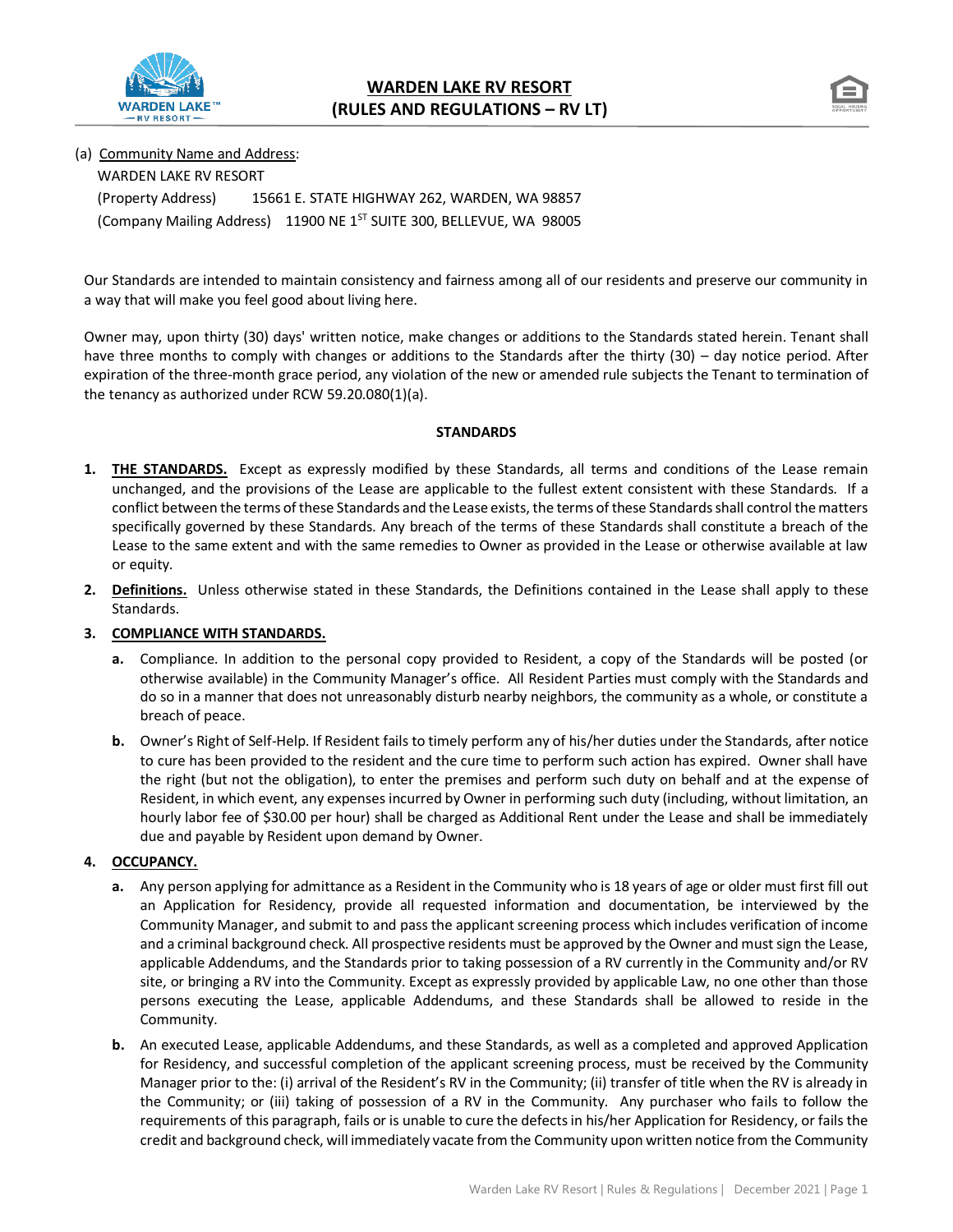Manager.

- **c.** Owner reserves the right to: (1) refuse to accept further Rent and terminate the Lease of anyone who fails to comply with these Standards; and (2) refuse rental to any applicant who fails the credit or background check.
- **d.** All occupants of your RV or any guest who intends to stay longer than 3 days in any thirty (30) day period must be screened and approved by management before they move into the Community. Each Occupant of a RV who is 18 years of age or older must fill out an Application for Residency, provide all requested information and documentation, be interviewed by the Community Manager, and pass a credit and background check in order to be approved for residency by Owner. Written approval of the Community Manager is required as to any change in the name or number of persons in the RV.
- **e.** Upon request by the Community Manager, each Resident and Occupant of the RV shall provide documentation verifying the ages of all Residents and Occupants of your RV.
- **5. BACKGROUND CHECKS; INCOME VERIFICATION.** Prospective residents of the Community and any prospective Occupant will be approved, in writing, by the Owner based upon: (a) completion of an Application for Residency; (b) income verification, background, reference and criminal history check (collectively, "Applicant Reports"); and (c) an interview of all persons planning to occupy the RV by the Community Manager. Subject to the availability of RV sites, such written approval will not be unreasonably withheld; however, the Owner does reserve the right to refuse admission to the Community to any person(s) deemed unsuitable to the Community in the Owner's sole discretion. Any misrepresentations, whether written or oral, made by a prospective resident as to information provided on the Application for Residency, registration card or credit application, or statements as to number, age, or identity of persons residing in the RV, or about pets, personal background, employment history, or past landlords, are deemed material and fraudulent and made to induce Owner to admit the prospective resident. Any such misrepresentation shall be deemed a conclusive breach of the Lease and shall void any approval of the request for occupancy.

# **6. APPEARANCE AND CARE OF THE RV AND THE RV SITE.**

# **a. Prohibited Items.**

- **i.** Resident is not permitted to construct or cause to be constructed a fence (whether chain link, wooden, composition, electrical or otherwise) nor any form of pet restraining perimeter anywhere on the RV site or elsewhere in the Community without Owner's prior written approval, which approval may be withheld in Owner's sole and absolute discretion. Each Resident must provide and allow access to and through the RV site so as to allow unfettered access to and from the RV site for purposes of maintenance and repair services.
- **ii.** Propane tanks for heating are not permitted without the prior written consent of the Community Manager.
- **iii.** Window coverings visible from the street shall be limited to blinds, shutters, drapes, curtains or similar standard window treatments. Bed sheets, mattresses, blankets, aluminum foil, wood, paper, newspaper, card board, or the like shall not be used as a window covering or shade device.
- **b. Patios and Driveways.** Only standard lawn or patio furniture, barbecue grills or smokers, are permitted on the patio, lawn or driveway. While in use, grills/smokers must be placed a safe distance from the RV, and stored out of the way when not in use. The patio and driveway are not to be used for storage of any items including, but not limited to, household furniture, appliances, boxes, tires, paint cans, building materials, firewood, lawn equipment, and exercise equipment regardless of the condition.
- **c. Rails and Stairs.** All rails, and stairs to the RV either in the front or back, must be up to code. Residents at resident's sole cost shall repair or bring the ramps, and stairs up to code. Any injuries occurring from ramps, stairs, will be the sole responsibility of the tenant.
- **d. Outdoor Equipment/Pools/Signs.** No pools are permitted in the community. Resident shall not post "Beware of Dog" or "No Trespassing" type signs on the RV at the RV site or in the windows of the RV. No flags are to be mounted or posted on the RV or RV site. Due to health and safety issues, trampolines are not permitted in the community. Resident hereby indemnifies and holds Owner's Related Parties harmless with respect to any Losses arising from the use of such equipment.
- **e. Laundry.** All types of clotheslines are prohibited and must be removed. Folding drying racks are not allowed. It cannot be left outside indefinitely. Folding drying racks may be used for clothing hung outside for maximum of 4 hours a day. Racks must be put away after each use. Lines for hanging clothes outside that are strung between trees, the RV, carport and other supports are not permitted. Under no circumstances may clothes be hung on decks or stair rails. There is laundry onsite for an additional fee. No more than 2 loads are allowed a day and no more than 6 loads in a week.
- **f. Care of the site.** It shall be the responsibility of Resident to ensure that the RV and the RV site are properly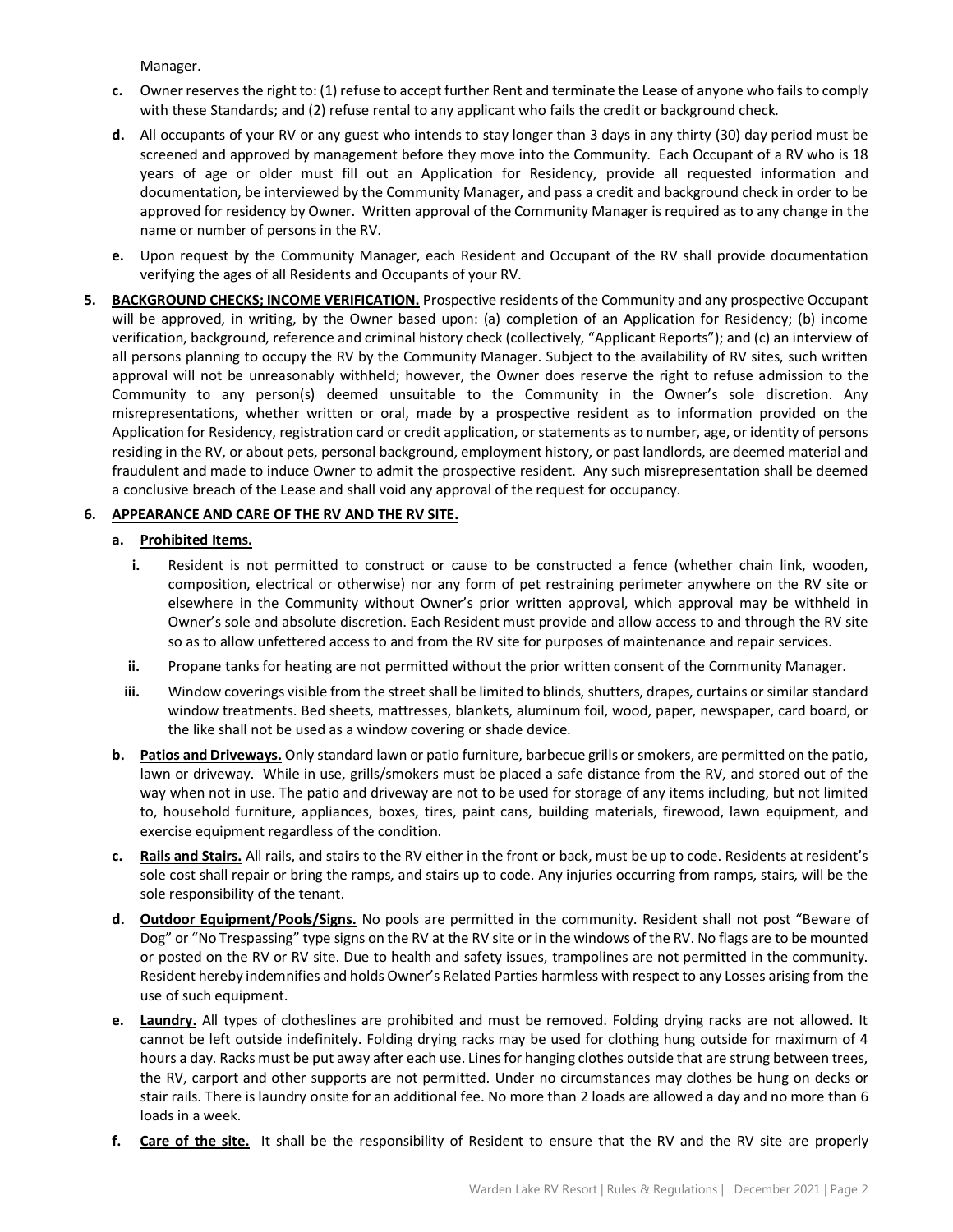maintained, as determined by Owner in Owner's sole and absolute discretion.

- **i.** Resident must maintain the RV, RV site, in compliance with all applicable Laws, the Lease, applicable Addendums, and these Standards. Resident is responsible for the maintenance and cleanliness of the RV site except for mowing. Resident is responsible for inspecting the RV and making sure that all systems are properly functioning and there are no gas or water leaks, electrical problems, or other hazards that could adversely affect the health and safety of the Community. Owner and its employees or agents have no obligation to conduct any such inspections of a Resident's RV. Bottles, cans, boxes, equipment, trash, tires, paint cans, excess clutter or other debris of any matter shall not be stored outside or beneath the RV, deck, stoop, stairs, or patio. In the event any governmental agency shall impose a fine for failure to comply with these Standards, Resident shall be responsible for the payment of the fine, and, in the event the Community Manager or Owner shall pay the fine, Resident shall promptly upon demand reimburse Owner in the form of Additional Rent.
- **ii.** The RV and all of its component parts (including, without limitation, any steps, decks, and other improvements located on the site) must be maintained and kept in good condition. Resident's responsibility for maintenance includes, but is not limited to the following::
	- **1.** Resident must immediately repair any water leaks in or from pipes or fixtures in, on, or under the RV.
	- **2.** Broken windows, peeling paint, dull exterior of the RV, or dirt, grime or mildew must be corrected or repaired.
	- **3.** The exterior surfaces of the RV, including the eaves and trim, shall be kept free of discoloration.
	- **4.** Peeling, fading, rusted, or damaged exterior surfaces must be restored to like-new condition.
	- **5.** Skirting must be painted a single approved color and maintained in good condition with no gaps, holes, cracks, tears, unsightly patches or rust.
	- **6.** All exterior materials and colors used in upgrading must be approved in writing by the Community Manager prior to their use on the RV.
	- **7.** As the RV's appearance ages, the RV shall be cleaned and waxed, re-skirted, or replaced if deemed necessary or appropriate by Owner or by local city or county housing, health or code enforcement personnel.
	- **8.** The materials used for repairs must be consistent with the types of materials used on RVs being brought into the Community.
	- **9.** If Resident does not maintain, in the judgment of the Community Manager, the RV's skirting in a neat and good condition, Resident shall, at Resident's sole cost and expense, replace the skirting with approved skirting. If the present skirting is destroyed or damaged by windstorm, an act of God or nature, or any other means, replacement skirting must be of the approved type and in a color consistent or complimentary with the color of the RV.
	- **10.** If the RV is destroyed by fire, windstorm, an act of God or nature, or any other means, Resident shall, at Resident's expense: (1) erect a fence or other barrier suitable to Owner around the RV site as a protection against trespass; and (2) remove the salvage (the RV or other personal property) from the RV site the earlier of 15 days from the date of such event or from the date of written notice from Owner to Resident requesting removal, unless a longer period for removal is provided by applicable Law. Failure to remove the salvage within the timeframe established may result in Owner removing the salvage and billing Resident for actual costs incurred.
- **iii.** The planting of trees, shrubbery, and flowers on the RV site is prohibited. The lawn must be cleared of furniture, and debris during lawn mowing days in Spring and Summer time.
- **g. Fire Prevention.** It shall be the responsibility of Resident to ensure that the RV has a working smoke alarm, and a readily accessible fire extinguisher.
- **7. INTERNET:** We are expecting Fiber Optics to be installed in 2022, but until then, we are able to offer the following internet options. **Option 1:** WiFi is offered free of charge with your reservation. WiFI network can be a bit spotty and may not reach all areas of the park. Better reception may be available at the clubhouse. Network: Guest Wifi / PW: ilovewarden8\$8\$ OR **Option 2:** WiFi is offered via local internet provider "Locatel" for approximately \$60.00/mon. TV cable channel options are available as well. For more information or to sign up, you can contact Locatel at 509-707- 7778.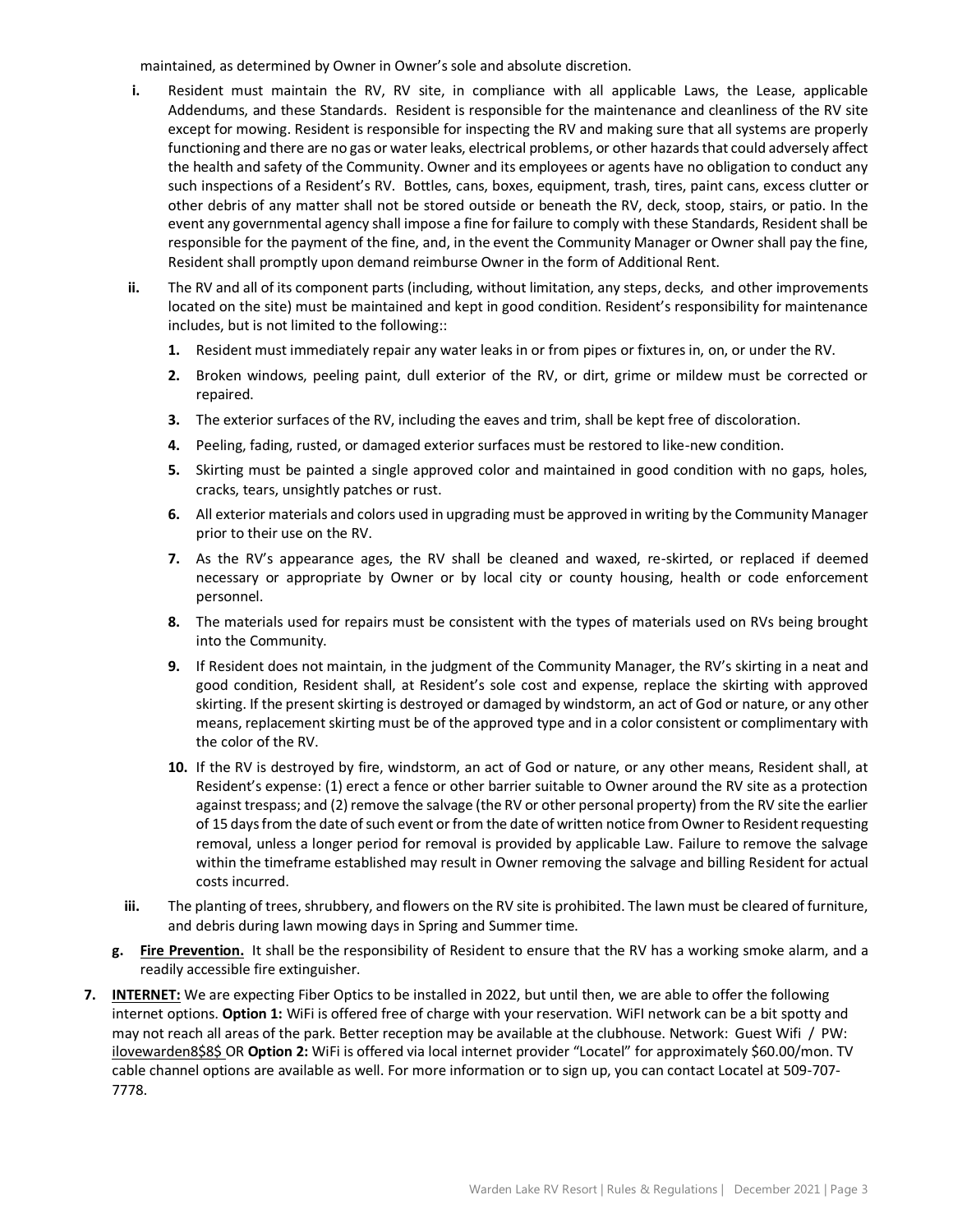- **8. GATE ACCESS:** Visitors are NOT to be provided the gate access code. Tenant shall come up to the front gate personally to allow access. Any indication of gate access code being shared with visitors will result in a violation fee. Code:
- **9. VISITORS:** All visitors should register in the campground office upon arrival. Any visitor visiting for over 4 hours must pay for a Visitor pass. Visitor passes are \$10.00 per person. Tenants are responsible for the actions of their guest and ensuring that visitor follow the same guidelines imposed on tenants. Maximum of 3 days are allowed for any visitors.
- **10. BOAT:** Boats are not allowed to be parked on your site. Boats must be parked in the boat storage area for a fee.
- **11. FIREWOOD:** Absolutely no transported (out of state) firewood is permitted. This is required to protect our beautiful flora and fauna. If you would like to build a fire in the fire ring at your site or in the general fire pits on property, please purchase a bundle of firewood from the general store.

#### **12. SITE IMPROVEMENTS; MAINTENANCE BY RESIDENTS.**

- **a. Paved Areas.** Where the Community has provided a dedicated, paved parking area for the RV site, Resident is responsible for maintaining that area at Resident's own expense, any damages caused by any Resident Party during the Lease Term. This obligation includes any oil spill or leak. In the event Resident wishes to extend this paving for use of a vehicle, Resident may do so at his/her sole cost and expense and only after obtaining written permission from the Community Manager. All work must be performed to specifications approved by the Community Manager in writing in advance.
- **b. Utility or Storage Sheds.** No storage sheds are allowed on premise other than existing ones already in place.

#### **13. VEHICLES.**

- **a.** Resident acknowledges that the Community's streets may be private and not public thoroughfares.
- **b.** If off-street parking is provided in the Community, then Resident and all Resident Parties must park their vehicles on such off-street parking. Provided there is adequate room, and unless otherwise designated in writing by the Community Manager, Resident is permitted a total of 1 vehicle per adult, for a maximum of 2 vehicles per site in addition to their RV. Resident may not allow another resident in the community to park in their designated space. In the event there is not sufficient space, resident will be offered parking space inside the community storage area. All vehicles must have (i) liability insurance in the minimum amount required by applicable Law, and (ii) valid registration and license plates. Unless otherwise provided by the Lease, the street right-of-way may not be used for parking except for Guests, provided they do not remain more than 4 hours. No vehicle shall be parked in or on Common Areas, other than those areas specifically designated for parking, without prior written consent of the Community Manager. Unless expressly allowed by the Lease, parking on roadways within the Community or on lawns, swales, green areas or vacant RV sites or on undeveloped portions of the Community is strictly prohibited. Vehicles may not be parked on the grass at any time. Only vehicles licensed and used for daily personal transportation will be allowed to be parked in the Community. All other vehicles must be removed from the Community or placed in storage. The Community Manager will ban from the Community any vehicles that, in the Community Manager's sole judgment, interfere with the peace, privacy, and/or general welfare of Community Residents or with the appearance of the Community. Vehicles in violation of these Standards may be towed away with such notice as is required by applicable Law, at the registered owner's expense, payable to the towing service and not to Owner. Owner shall have no liability for any damage or inconvenience caused by the towing of vehicles parked in violation of these Standards. Residents are responsible for each Resident Party's vehicles complying with these Standards.
- **c.** Other than basic cleaning, routine maintenance (adding washer fluid or engine oil, replacing wiper blades, etc.), or simple repairs (changing fuses or lightbulbs, jumpstarts, battery replacement, tire change to replace a flat, etc.), mechanical or other repair of vehicles, boats, or trailers is not permitted at a RV site or elsewhere within the Community. Vehicles without current licenses, inspection stickers and tags, or which are inoperable or in a state of disrepair including, but not limited to, those which are rusted, dented, or unpainted or which are missing external parts, are not to be stored on any RV site or in any other area within the Community. Washing of Resident's personal vehicles is permitted subject to any applicable Laws. No vehicle may be on jacks, blocks or ramps at any time other than for emergency tire changes or repairs lasting no longer than 3 hours. Due to the safety hazard it presents, any vehicle left on jacks, blocks or ramps is subject to immediate towing with such notice as may be required by applicable Law, at the vehicle owner's expense.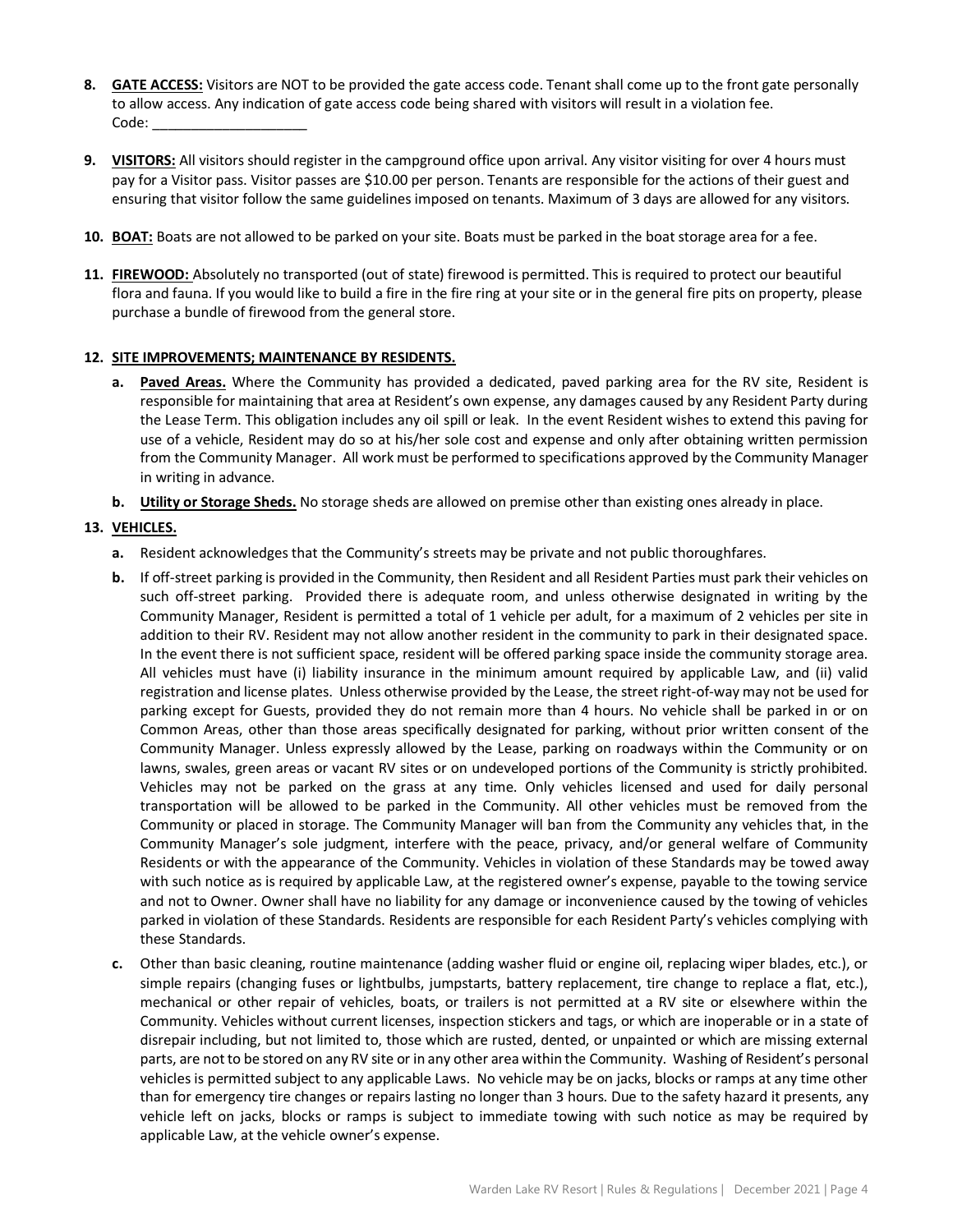- **d.** No truck larger than one-ton with a pickup bed will be permitted in the Community. All commercial trucks, buses, boats, off-road vehicles, campers, motor RV s, step vans, trailers, or other large vehicles are not permitted in the Community unless stored in a designated area when and if such area is available and storage fees, if any, are paid.
- **e.** ATV's, minibikes, dirt bikes, go-carts, or any motorized vehicles not properly licensed for use on public streets are prohibited in the Community. All permitted vehicles must have factory type quiet mufflers. No unlicensed off-road vehicles will be permitted within the Community.
- **f.** Speed bumps, spikes, if installed, are a safety measure. Owner or the Community Manager is not responsible for any damage to property or personal injury resulting from contact with a speed bump.
- **g.** Owner or the Community Manager is not responsible for any damage to property or personal injury resulting from contact with any potholes, rocks, dips, ruts or debris in or on a road, or other structures, obstructions or debris abutting any road.
- **h.** Speeding in excess of posted limits is prohibited. All autos, motorcycles, mopeds and any other vehicle must observe posted speed limits or, if no signs are posted, must observe a speed limit of 5 miles per hour and must obey all "stop signs" and other posted traffic controls. A FULL STOP must be made at all stop signs. Resident must inform all Resident Parties about the speed limit and these Standards applicable to Vehicles.
- **i.** Skateboarding or long-boarding is prohibited in the Community, except in specifically designated areas, if any.
- **j.** Bicycles, golf carts and pedestrians have the right of way, and must observe all traffic rules.
- **k.** Only individuals having a current, valid driver's license or learner's permit may operate a motor vehicle in the Community.

#### **14. SEPTIC.**

The Park is on septic tanks and all residents must use extreme caution. Please read labels and purchase only cleaning supplies, laundry and dish soaps, toilet tissues, etc., that are safe for septic tanks. Only liquid laundry and dish soap, and certain kinds of toilet tissue can be used with the septic tanks and drain fields this park has. Damage to the system caused by not using the correct supplies, which are designated safe for our systems, will be charged to the persons using the incorrect items. Grease, garbage, cigarette butts, paper towels, diapers, tampax, and anything plastic are not to be discarded through the toilets. Put these items in the garbage. Please remind your guests of these limitations and to use extreme caution. Failure to follow septic guidelines will result in violation fees being assessed.

## **15. PETS.**

- **a.** Pets are permitted only with prior written permission of the Community Manager and provided that Resident executes and delivers Owner's then-current Pet Addendum to the Lease, which may require payment of the applicable pet deposit and/or pet fee. Residents are required to formally apply to the Community Manager for permission to bring a pet into the Community before the pet is allowed to be brought into the Community. Owner reserves the right to make such decisions on a case-by-case basis. The Community Manager can at any time revoke approvals granted for pets based upon incomplete or inaccurate information, or a pet's behavior that is in violation of these Standards or the Pet Addendum, including but not limited any aggressive behavior, or bites or attacks on people or other pets. Maximum of 2 pets are allowed (cat / dog).
- **b.** Completion of the written application form by the Resident is required before approval of any pet will be considered. All information required on the application must be provided with complete detail as requested. Such items requested shall include, but are not limited to, the name of the pet, the breed, the adult size of the pet, the pet license tag number, current vaccination status, the name and phone of the veterinarian, the length of time that the pet has been with Resident, and any history of the pet as it pertains to barking, attacking, growling, biting, and other menacing behavior, or injuries or lawsuits resulting from its behavior. The application must be signed and dated by the Resident. Any false or incomplete information on the application, including that of the mix or breed of the pet, will be deemed absolute grounds for rejection of the pet, and shall constitute a violation of the Standards if the pet is not immediately removed.
- **c.** When a written application is submitted, the Resident shall bring it to the Community Manager with proof that the pet has a valid and current pet license (if required by Law), and that the pet has received all required vaccinations. Resident shall also bring the pet to the Community Manager for a visual assessment. Resident is required to provide to the Community Manager with annual proof of a current pet license and vaccinations if required by local Law. It is the responsibility and obligation of Resident to bring copies of this documentation to the Community Manager within 15 days of the renewal date of any pet license and/or vaccination and inoculation requirement.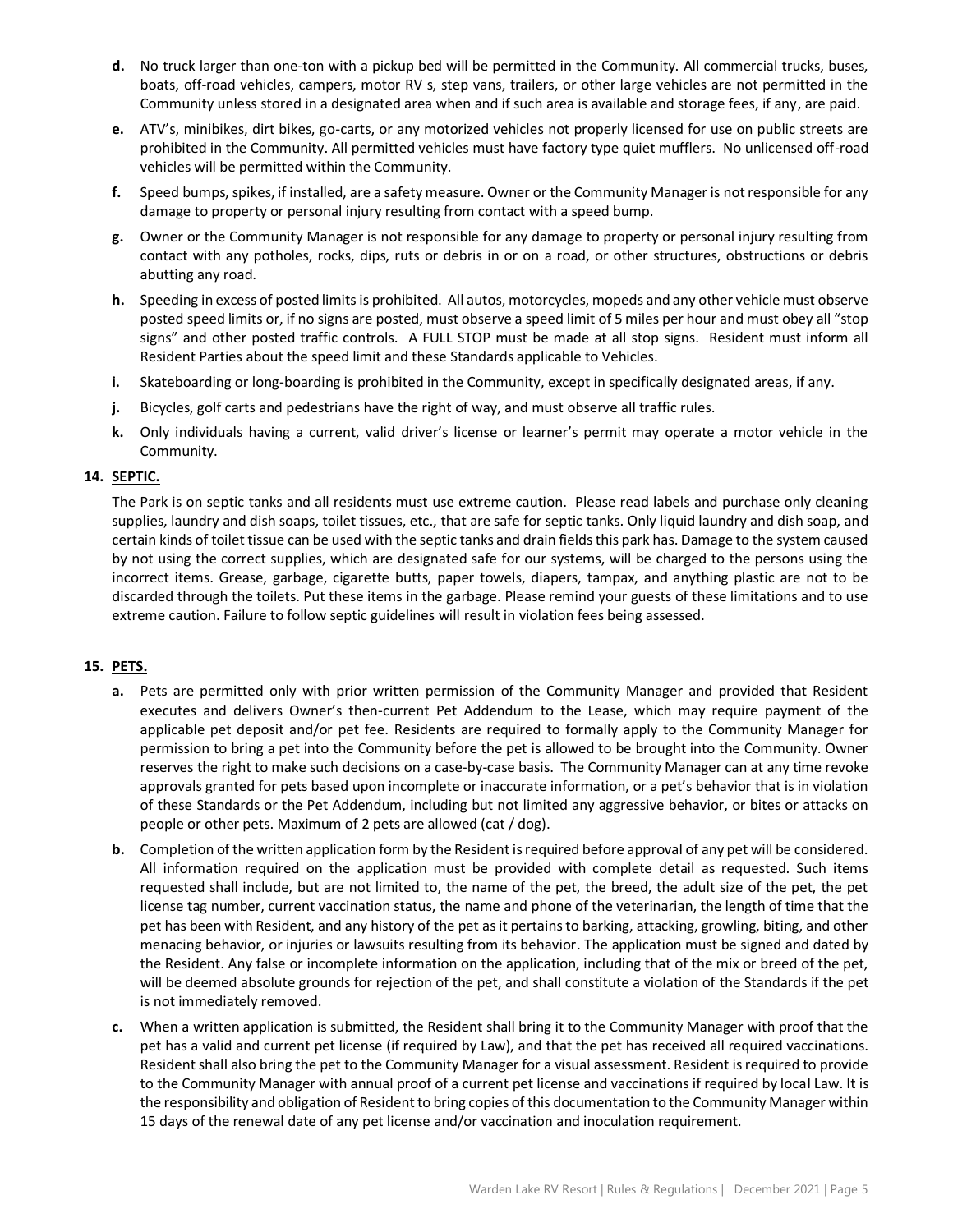- **d.** No pet with a history of aggression, including biting or attacking any person, shall be allowed or approved. Any Resident or prospective resident who has previously been sued because of damages caused by any pet for which approval is being sought will be denied permission for such pet to be brought into the Community. A pet living in the Community that bites or attacks any person or other pet must be immediately and permanently removed from the Community. No dangerous breeds are permitted in the Community which includes, but is not limited to: Akita, Alaskan Malamute, American Bulldog, American Staffordshire, Bandog, Boerboels, Cane Corsos, Chow Chows, Doberman Pinschers, Dogo Argentino, Fila Brasiliero, German Shepherds, Great Dane, Mastiff, Presa Canarios, Rottweilers, Pit Bulls, Pit Bull Terriers, Siberian Husky, Staffordshire Terriers, Tosa Inu, and Wolf of Wolf Hybrids, or other hybrids containing any of the foregoing breeds. No exotic or farm animals are permitted in the Community. Residents must comply will all applicable Laws prohibiting dangerous or banned breeds, or other prohibitions against keeping other types of animals as pets.
- **e.** Residents are liable for and shall defend, indemnify and hold the Owner's Related Parties harmless from all Losses and injuries caused by their pets (irrespective of whether such pets are on the Community with or without Owner's consent). In addition, Residents shall comply with all provisions of any rules, regulations, and ordinances of any governmental authority or agency and all applicable Laws with respect to dogs, cats and other pets.
- **f.** Without the prior written approval of the Community Manager, pets belonging to Guests must be boarded outside of the Community.
- **g.** Service animals as defined by federal and local law are permitted.
- **h.** Assistance animals as defined by federal and local law may be permitted with reliable provider verification. Please contact your Community Manager for the necessary paperwork.
- **i.** Pets are prohibited inside the Community office and inside other Community or recreation buildings or facilities.
- **j.** Feeding of stray or wild animals is prohibited.
- **k.** Any pet found running loose may be picked up and delivered to the local animal shelter. If the animal is wearing identifying tags, the Community Manager may, but is not obligated to, first attempt to return the animal to its owner. In the event the Community Manager picks up the animal, a special service fee of \$50 will be charged to the Resident as Additional Rent.
- **l.** Pets must be kept on leashes at all times when outside of the RV and may not be left unattended outside of the RV. Resident must restrain and control pet activity while in the Community and its Common Areas. Pets may not be tied outside or on a patio/balcony unattended. Birds must remain caged at all times.
- **m.** Resident is responsible for immediate and proper cleaning up after and disposal of all pet waste. If Resident fails to comply with this Section, Owner may clean up the pet waste and impose upon Resident a separate waste removal fee of \$50 per pick-up which will be charged to the Resident as Additional Rent. Persistent failure by Resident to properly clean up pet waste shall be grounds for immediate permanent removal of the pet from the Community as provided in these Standards or applicable law. Owner may also pursue all other remedies provided under the Lease, at law or in equity, for Residents failure to comply with this Section.
- **n.** In the event that Resident breaches any of the terms and conditions of this Section (including, without limitation, the failure to deliver a Pet Addendum), and such breach continues for more than ten (10) days after written notice from Owner, then, in addition to any of Owner's other rights and remedies under the Lease, at law or in equity, Owner shall have the right to require removal of, and to remove, the pet from the RV site and the Community (without affecting the Lease or Resident's responsibilities and obligations under the Lease).

#### **16. TRASH/GARBAGE.**

- **a.** All garbage must be bagged, placed in a garbage container and securely closed at all times. Yard trash and cuttings must be put in plastic bags containing no trash. Limbs must be tied in bundles measuring less than 3 feet in length. Cardboard boxes must be broken down flat.
- **b.** Items such as, but not limited to, feminine hygiene products (including those labeled "flushable"), condoms, metal, rubber, clothes, plastic, paper towels, fabric, grease, disposable diapers, and the like are not to be disposed of in the RV or Community toilets or drains. Expenses of purging clogged sewer lines of such foreign objects shall be the burden of the Resident who occupies the RV or RV site from which the foreign object originated.
- **c.** The trash or waste removal company will pick up trash according to its own schedule and rules. Residents are responsible for cleaning up any scattered or remaining residue resulting from collection. It is Resident's responsibility to remove any trash the trash or waste removal company will not handle. Resident shall not dispose of hazardous waste in garbage containers or anywhere in the Community.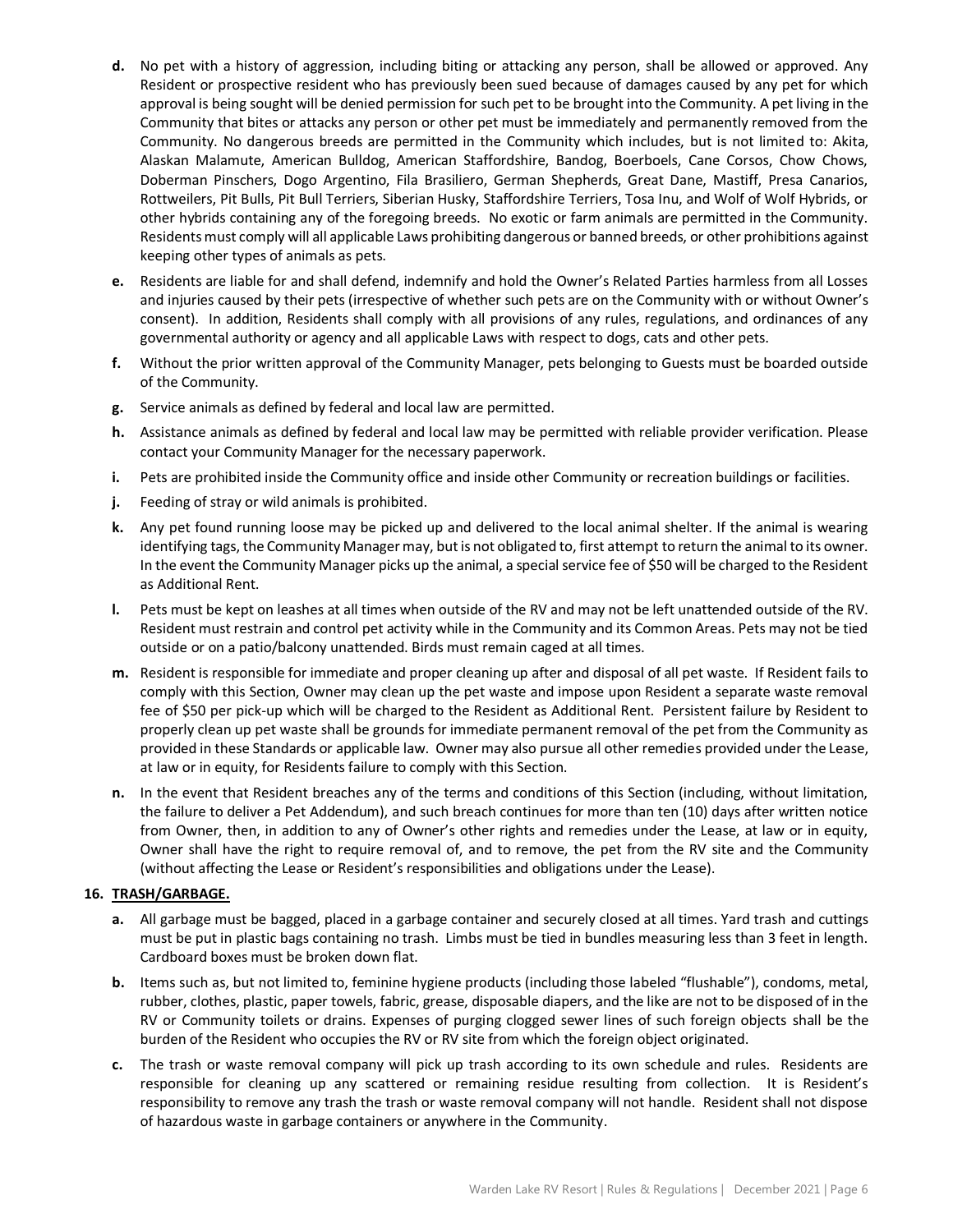## **17. SATELLITE DISHES AND ANTENNAS.**

- **a.** Installation and placement of any outdoor reception device (satellite dish, antenna, or any other such device) ("ORD") must be first approved in writing by Community Manager, and must not exceed one meter (39") in diameter and must be installed in a manner that complies with all applicable Laws and manufacturer instructions. Such device must be installed on the roof of the RV or on the ground of the RV site in a location which is not visible from the street, or if such placement sufficiently impairs the quality of reception, it must be installed on the RV in the most inconspicuous location possible and must be attractively landscaped and shielded from view to the greatest extent feasible.
- **b.** ORD may not obstruct a driver's view of any street, driveway, sidewalk or intersection, nor may it be installed on or encroach upon any Common Area or restricted access area located within the Community. Due to safety concerns posed by winds and the risk of falling reception devices and masts, ORDs may only be as high as necessary to receive acceptable quality signals and no device may be installed that would extend higher than 12 feet above a roofline. Resident is responsible for the maintenance of the ORD and is liable for all Losses to any person or property caused by the installation, maintenance, or use of the device.
- **c.** Upon the removal of the ORD or the termination of the Lease Term, Resident shall restore the RV site to its original condition. If Resident violates any of these Standards, in addition to any other rights and remedies set forth in the Lease, the Community Manager may bring an action before the FCC or before any court of competent jurisdiction for declaratory relief and the Community Manager may recover from Resident a fine, reasonable attorney fees, costs, and expenses incurred in enforcing these Standards. The Laws applicable to these Standards described above are subject to interpretation and change. Therefore, Resident is advised that future changes in Laws, court decisions and rulings by the FCC may affect their rights and obligations regarding the installation of ORDs.

## **18. RESIDENT CONDUCT.**

- **a.** Quiet hours are from 10 p.m. to 8 a.m. Sunday through Thursday ("Week Day Quiet Hours"); and 10 p.m. to 8 a.m. Friday and Saturday ("Weekend Quiet Hours"). If a federal, state or local holiday is formally observed on a day which is a Sunday through Thursday, then Weekend Quiet Hours shall be observed. In the case of the New Year's Eve holiday (U.S. observed), quiet hours shall not commence until at 1 a.m. on New Year's Day and ending at 6 a.m. that same day.
- **b.** Noise or conduct that disturbs the peaceful enjoyment of the Community that is deemed a nuisance to other residents, or that materially interferes with the Community Manager's operation of the Community, or that constitutes a breach of the peace is prohibited. Loud noises, loud parties, yelling, screaming, other loud noisemaking, and abusive or profane language outside the RV, or inside the RV if audible outside the RV, are not permitted at any time in the Community. The Resident Parties must conduct themselves in an orderly fashion and must ensure that they behave in such a manner as not to annoy, disturb, or interfere with other Community Residents peaceful enjoyment of their RV s and the Community. Noise which can be heard outside the RV or RV site from which it originates will be considered too loud. Written complaints filed with the Community Manager by other residents concerning noise or disturbances caused by any Resident Party shall be considered evidence of a violation of these Standards.
- **c.** Residents and all Resident Parties shall not allow anything to be done on the RV site or in the RV, including the operation of any equipment or machinery, that may result in personal injury or property damage to the RV, the RV site or the Community, or that is disturbing to other residents. The Resident Parties shall not allow any activity that may constitute or create a liability on the part of Owner or interfere with the quiet enjoyment of other residents.
- **d.** No alcoholic beverages or adult recreational substance may be used or consumed on or in any Common Area or recreational facility of the Community. Smoking or vaping is not allowed in the clubhouse, if any, or any other Community structure and is prohibited as otherwise provided by Law.
- **e.** Residents will be held responsible for the conduct of all Resident Parties.
- **f.** Residents, Occupants and their Guests are prohibited from verbally or physically harassing, threatening, intimidating, or otherwise menacing other Residents, Occupants, Guests, Community staff, vendors or third-party contractors. Residents and Occupants may receive violation notices for such behavior, including the actions of their Guests.
- **g.** Illegal drugs and drug paraphernalia are strictly prohibited and will be reported to the local authorities.
- **h.** Criminal activity is strictly prohibited and will be reported to the local authorities.
	- **i.** No Resident Party shall engage in criminal activity, including drug-related criminal activity, on or near the RV, the RV site, or anywhere in the Community. "**Drug-related activity**" means the illegal manufacture, sale, distribution, use, or possession with the intent to manufacture, sell, distribute, or use a controlled substance,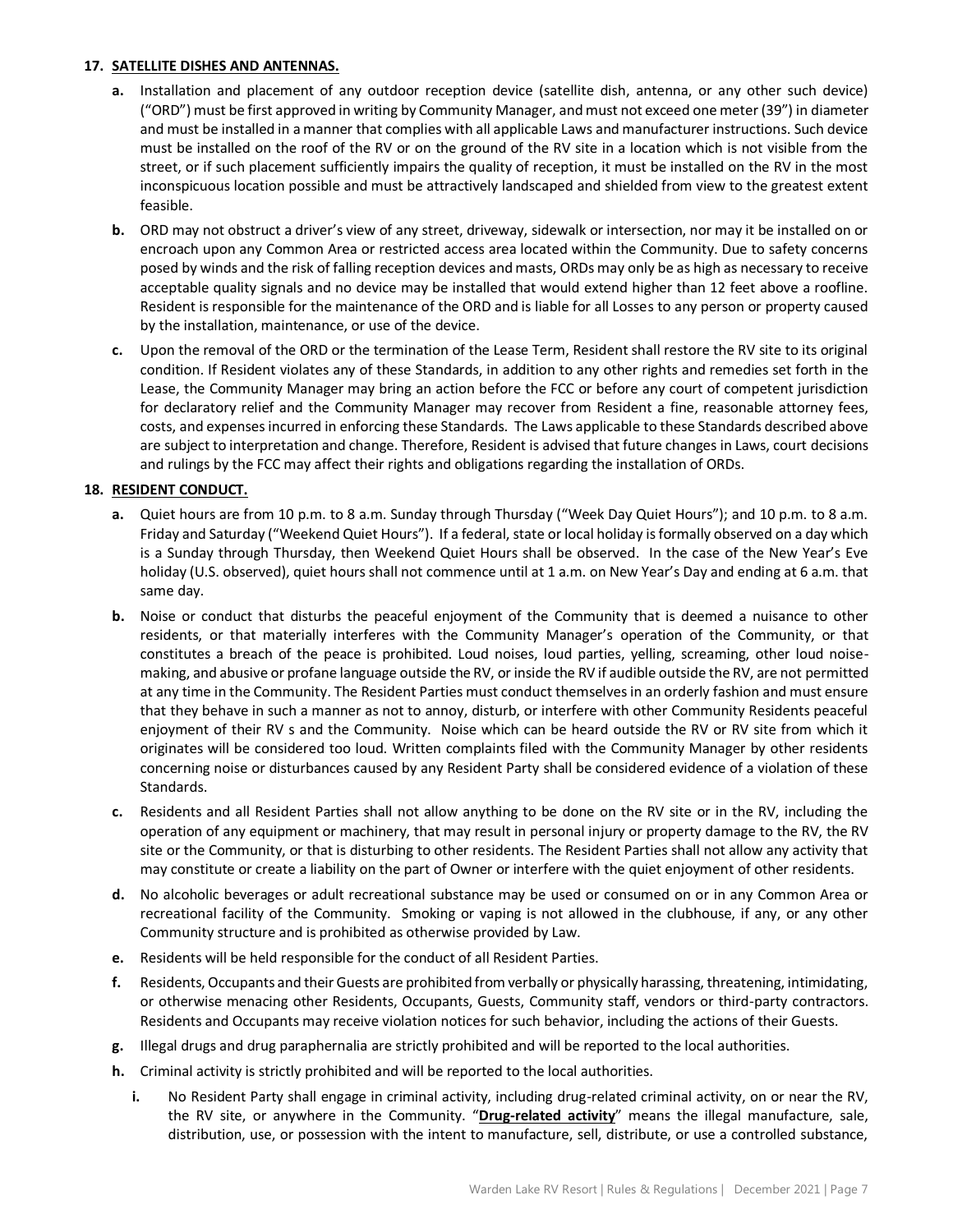as defined by applicable Laws.

- **ii.** No Resident Party shall engage in any act intended to facilitate criminal activity, including drug-related activity, on or near the RV the RV site, or anywhere in the Community.
- **iii.** Resident shall not permit the RV to be used for, or facilitate criminal activity on or near the RV, the RV site, or anywhere in the Community, including drug-related activity, regardless of whether the individual engaging in such activity is a Resident or a Resident Party.
- **iv.** No Resident Party shall engage in the unlawful manufacturing, selling, using, storing, keeping or giving of a controlled substance (as such term is defined by applicable Laws) on or near the RV, the RV site, or anywhere in the Community.
- **v.** No Resident Party shall engage in any illegal activity, including prostitution, criminal gang activity, assault (including threatening or intimidating other persons in the Community), battery, including but not limited to the unlawful discharge of firearms or use of fireworks on or near the RV, the RV site, or anywhere in the Community, or any breach of the Lease that jeopardizes the health, safety, welfare or peaceful existence of Owner, the Community Manager, or other residents, or involving imminent or actual property damage.
- **vi.** A single violation of any of these Standards shall be good cause for immediate termination of the Lease. Unless otherwise provided by Law, proof of violation shall not require criminal conviction.
- **i.** In addition to any other default set forth elsewhere in the Lease, Resident shall be in default of the Lease if:
	- **i.** during the Lease Term, Owner becomes aware that Resident or any Occupant commits or has committed a crime with respect to any Drug-related activity, sexual offense, crime against person or property, or any other felony (regardless of whether arrest or conviction occurs);
	- **ii.** during the Lease Term, Owner becomes aware that Resident Party is or has been listed on a registry of sex offenders;
	- **iii.** during the Lease Term, Owner becomes aware that any Resident Party has been convicted of a crime involving any Drug-related activity, sexual offense, or crime against a person or property; or
	- **iv.** Owner reasonably believes that any Resident Party is participating in, or has participated in, gang-related activity, or is or was otherwise associated or affiliated with gang-related activity.
- **j.** Fires are only allowed in community fire pit, and fire pit provided on site by the RV Site. Fire ban may apply during certain times of the year.
- **k.** Firearms, paint ball guns, air rifles, bows and arrows, slingshots, bb guns, other forms of weaponry capable of firing dangerous projectiles, or fireworks, may not be discharged anywhere in the Community.
- **l.** Residents shall not loiter or wander on the streets of the Community after the hour of 9:00 p.m.
- **m.** No Resident Party is permitted to play in the Community's private streets or in the yards of other Community Residents, or to pass through other Community Residents' yards. Resident are responsible for the actions of Resident Parties who violate these Standards, and for damages caused by such Resident Party. No Resident Party is permitted to play on any RV site other than Resident's own RV site without the express permission of the other RV site Resident. Climbing the trees in the Community is prohibited. No unauthorized activities are allowed in the Community's private streets.
- **19. SOLICITING OR PEDDLING, AND COMMUNITY NOTICES.** In order to preserve and protect the privacy and peaceable enjoyment of RV, RV sites, and the Community by Residents, soliciting or peddling, including door-to-door solicitation and peddling, is not permitted anywhere in the Community. Vendors, peddlers and agents (including representatives of nonprofit organizations) are prohibited from commercial solicitation of any nature in the Community. Vendors, peddlers and agents, after showing proof of insurance to the Community Manager, may from time to time, and only upon prior written permission of the Community Manager, be permitted to conduct business from prearranged facilities in the Community at times and on dates specified by the Community Manager. A Resident may provide to the Community Manager for posting a single flyer or other notice provided by a Resident advertising items for sale, the formation of clubs, rideshares, child play groups, local area activities or other matters of interest to the Community on a board, wall or other designated area located in a Common Area or the Community Manager's office. The flyer or notice will remain posted for a period of two weeks, after which the flyer or notice will be removed without further notice. The Community Manager, in his/her sole discretion, may refuse to post flyers or notices which violate federal, state, or local law, or are otherwise deemed inappropriate, or remove flyers or notices posted without the Community Manager's approval. The Community Manager may use this board or wall to post general notices advising Residents of upcoming events or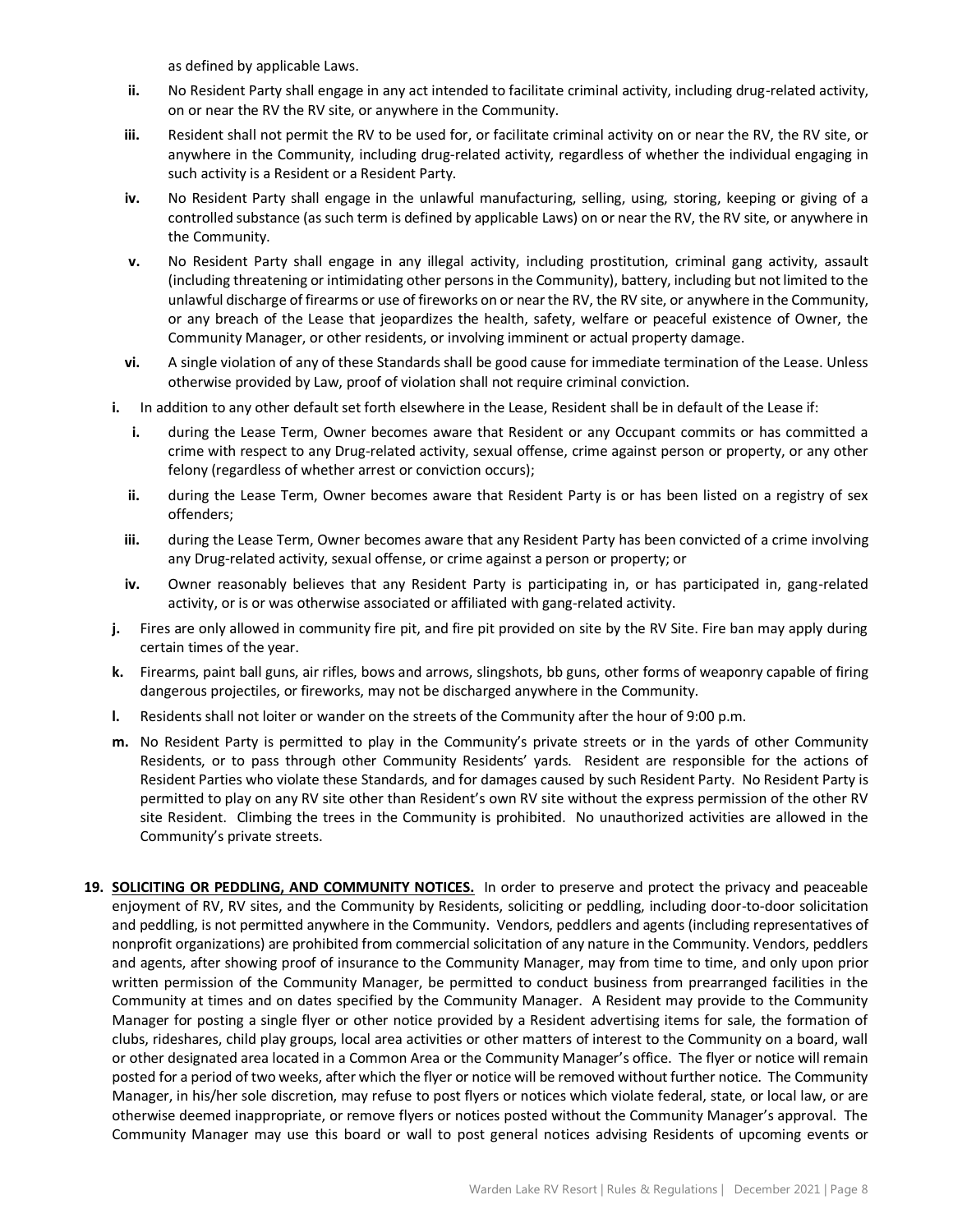inspections unless otherwise prohibited by law.

**20. BUSINESS.** No business or commercial enterprises shall be permitted to be operated by any Resident Party from or within the RV or RV site, or elsewhere in the Community, with the following exceptions: (a) babysitting for compensation, although a commercial enterprise, is permitted so long as it is performed occasionally or sporadically and does not involve excessive vehicle traffic within the Community; however, if complaints about babysitting activities are received by the Community Manager, Owner reserves the right, in its sole and exclusive discretion, to prohibit future babysitting by the offending Resident; (b) telecommuting or e-commuting, and bookkeeping or other solely administrative type of work related to a business or commercial enterprise conducted outside of the Community, although a commercial enterprise, is permitted so long as it does not result in business-related traffic to the RV or RV site; however, if complaints about such activities are received by the Community Manager, Owner reserves the right, in its sole and exclusive discretion, to prohibit future activities by the offending Resident; and (c) lemonade or other beverage "stands" operated by Residents under the age of 12 and supervised by a Resident Adult. Signs advertising businesses or activities are prohibited on the RV or RV site, or elsewhere in the Community; lemonade or beverage stand signs may be placed on the stand itself.

A "business" also includes any commercial enterprise which: (i) is required to be licensed by applicable Law; (ii) requires traffic from outside the Community to enter for the purpose of dealing with said business; (iii) uses any type of sign or advertising on the exterior of the RV; (iv) includes door-to-door canvassing of Community residents; (v) interferes with the safe, pleasant, and enjoyable use of the Community by any of its residents; or (vi) involves the purchase of a manufactured RV or of any interest in a manufactured RV for the purpose of resale, leasing, subleasing, renting or other business use.

- **21. WEAPONS.** Unless permitted by Law, the possession or display of weapons in the Community, including but not limited to, firearms, paint ball guns, air rifles, bows and arrows, slingshots, bb guns, or any other type of weapon by any Resident Party, is strictly prohibited.
- **22. GUESTS AND OCCUPANTS.** Guests and Occupants are not permitted to stay in the Community for more than 3 consecutive days. Guests and Occupants shall not be permitted to reside or stay in the Community in the absence of the Resident. Guests and Occupants 18 years of age or older staying with a Resident in excess of 3 consecutive days shall be considered an applicant for residency in the Community, and shall be subject to these Standards including, but not limited to, the obligation to make an Application for Residency and to satisfy the requirements of residency. The Community Manager has the sole discretion to determine whether a Guest or Occupant has exceeded the 3 day limit. Upon written notice by the Community Manager, a Guest or Occupant that either fails to apply for residency, or whose application is rejected, must vacate the Community within 24 hours of a written demand to vacate. Guests or Occupants who fail to vacate the Community upon request by the Community Manager are subject to immediate eviction proceedings in addition to all other remedies available at law or equity.
- **23. SEASONAL RESIDENTS.** Seasonal Residents must make arrangements to have their RV maintained (rent and utility payments, etc.) during their absences, and are requested to notify the Community Manager of the period(s) during which the RV will be vacant.
- **24. USE OF RECREATION FACILITIES.** The use of recreational facilities and/or other amenities (pools, playgrounds, clubhouses, picnic areas, etc.) is a privilege and not a right. As such, their availability is not a bargained for consideration with regard to entry into the Lease with Owner. The use of such facilities may be limited or restricted by the Community Manager, in his/her sole discretion, and may be closed from time to time as necessary in the Community Manager's judgment for appropriate cleaning and/or repairs, and no such closures shall be grounds for abatement of rent. Rules posted in the Common Areas will be strictly enforced, and the Community Manager shall have the right to bar usage of such facilities to any person based upon such person's prior conduct. The Common Areas and other recreation facilities are provided for use by Resident Parties on a "USE AT YOUR OWN RISK" basis. For the safety of our Residents and Resident Parties, the use or consumption of alcoholic beverages, adult recreational substances, or medications affecting a person's ability to safely use the recreation facilities is prohibited in or around the recreation facilities within the Community.
- **25. GOLF CARTS:** Must be driven by a licensed driver, and everyone must be seated while in motion. Riding and driving golf carts after dark is prohibited unless the golf cart is equipped with lights and rear reflectors. The front desk needs a copy of your insurance rider for all golf carts.

## **26. POOL AREAS; LAUNDRY FACILITIES.**

- **a. Lake Swimming.** Warden Lake does not have life guards on duty. Please swim at your own risk. Warden Lake is not managed by the resort. It is managed by the State.
- **b. Laundry Facilities**. Any references in these Standards to laundry facilities shall only be applicable to the extent the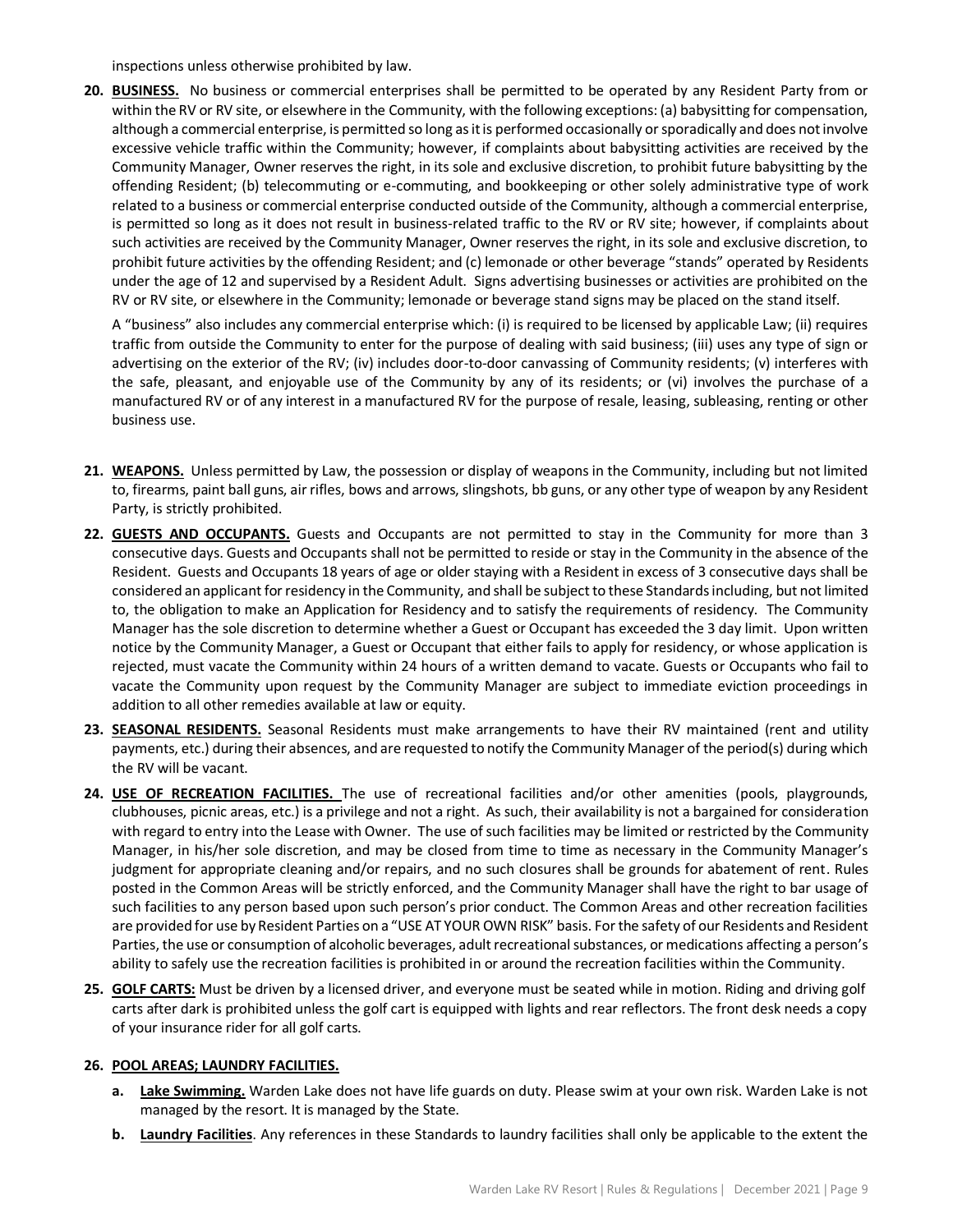Community provides laundry facilities as a Common Area.

- **i.** The laundry facilities are provided for the exclusive use of Residents of the Community. No washing of pet beds or blankets are allowed. No sharing of laundry room access code.
- **ii.** Laundry hours are posted. These facilities will be closed from time to time at the Community Manager's discretion for maintenance.
- **iii.** Washers, dryers, and all other laundry facilities are to be cleaned by Resident, inside and out, immediately after use. Clothes are to be removed from washers and dryers as soon as the cycle is completed. Dyeing of clothes or any material may not be done in the washers.. The laundry facility is to be left in a clean, neat, and orderly condition.
- **iv.** The Community Manager may, from time to time, post additional rules and regulations regarding the use of laundry facilities, which additional rules and regulations are hereby incorporated herein.
- **v.** No more than 2 loads are allowed a day and no more than 6 loads in a week.
- **27. COMPLAINTS AND NOTICES.** All complaints must be made in writing, signed by the Resident, and delivered to the office of the Community Manager. If Resident has any complaints, recommendations, etc., please discuss them with the Community Manager.
- **28. MAINTENANCE REQUESTS; NOTICE OF DAMAGE.** All requests for Community maintenance must: (a) be submitted to the Community Manager in writing at the Community office; (b) reflect the date of submission; (c) state the nature and location of the maintenance activity requested; and (d) be signed by the submitting Resident(s). Requests not submitted in conformance with this rule may not be acted upon by the Community Manager. In the event Resident becomes aware of any item on the RV (Community owned RV s only), RV site, or elsewhere in the Community that is damaged, malfunctioning or otherwise in need of repair, Resident shall, within 48 hours (or, in the event of a health or safety hazard or other emergency, immediately), notify the Community Manager. In the event that Owner makes repairs that were caused by any Resident Party's negligence or breach of the Lease, then Resident shall be liable to Owner, as Additional Rent, for Owner's actual costs and expenses incurred in connection with such repairs, together with any lawful hourly labor charges that Owner may impose from time to time.
- **29. REMOVAL OF A RV.** If for any reason, the RV needs to be towed out of the community, it is the resident's responsibility to find a licensed, insured, and bonded towing company. **ALL LIABILITY ASSOCIATED WITH A MOVE-OUT IS THE SOLE RESPONSIBILITY OF RESIDENT.**
- **30. VIOLATIONS OF STANDARDS.** SUBSTANTIAL VIOLATION, OR REPEATED OR PERIODIC VIOLATIONS OF THESE STANDARDS OR FOR VIOLATIONS OF THE TENANT'S DUTIES AS PROVIDED IN RCW 59.20.140 SHALL BE GROUNDS FOR TERMINATION OF THE LEASE AS PROVIDED BY LAW. Any failure of Landlord to enforce a Tenant's violation of the Standards, shall not be a waiver to the Landlord's enforcement of future Standards violations by that Tenant.
- **31. STANDARD OF DECISION.** Unless otherwise expressly provided in these Standards or required by Law, if Owner has discretion with respect to any matter, or any consent or approval is to be made by Owner, such discretion, consent or approval shall be in Owner's sole and subjective discretion.
- **32. SPECIAL EXCEPTIONS.** The Community Manager reserves the exclusive, unrestricted right to grant special exceptions to these Standards when, in the sole discretion of the Community Manager, special circumstances warrant the granting of special exceptions or written waiver of a particular provision as it applies to a particular Community Resident, so long as such exception or waiver does not interfere with the general welfare, health and safety of the other residents of the Community.
- **33. CONFLICTS.** To the extent that any Laws impose any requirement on Owner or Resident that are contrary to any provision of these Standards, or prohibit the inclusion in any lease or rules any provision included in these Standards, these Standards shall be deemed to be amended so as to comply with such Law. The reformation of any provision of these Standards shall not invalidate the remaining Standards. If an invalid provision cannot be reformed, it shall be severed and the remaining portions of these Standards shall be enforced as written.
- **34. REFUNDS:** If for any reason you are asked to leave at time of registering in at office or choose to leave early, no refund will be given.
- **35. RELEASE OF LIABILITY:** I understand and agree that by signing this authorization and waiver/release of liability, I am assuming full responsibility for any and all risk of death or personal injury or property damage suffered by me and /or my minor child using any and all chosen facilities and activities provided at the resort. I understand and agree that by signing this authorization and waiver/release of liability, I am agreeing to release, indemnify, and hold harmless Warden Lake RV Resort and its employees from any and all liability or costs, including attorney fees, associated with or